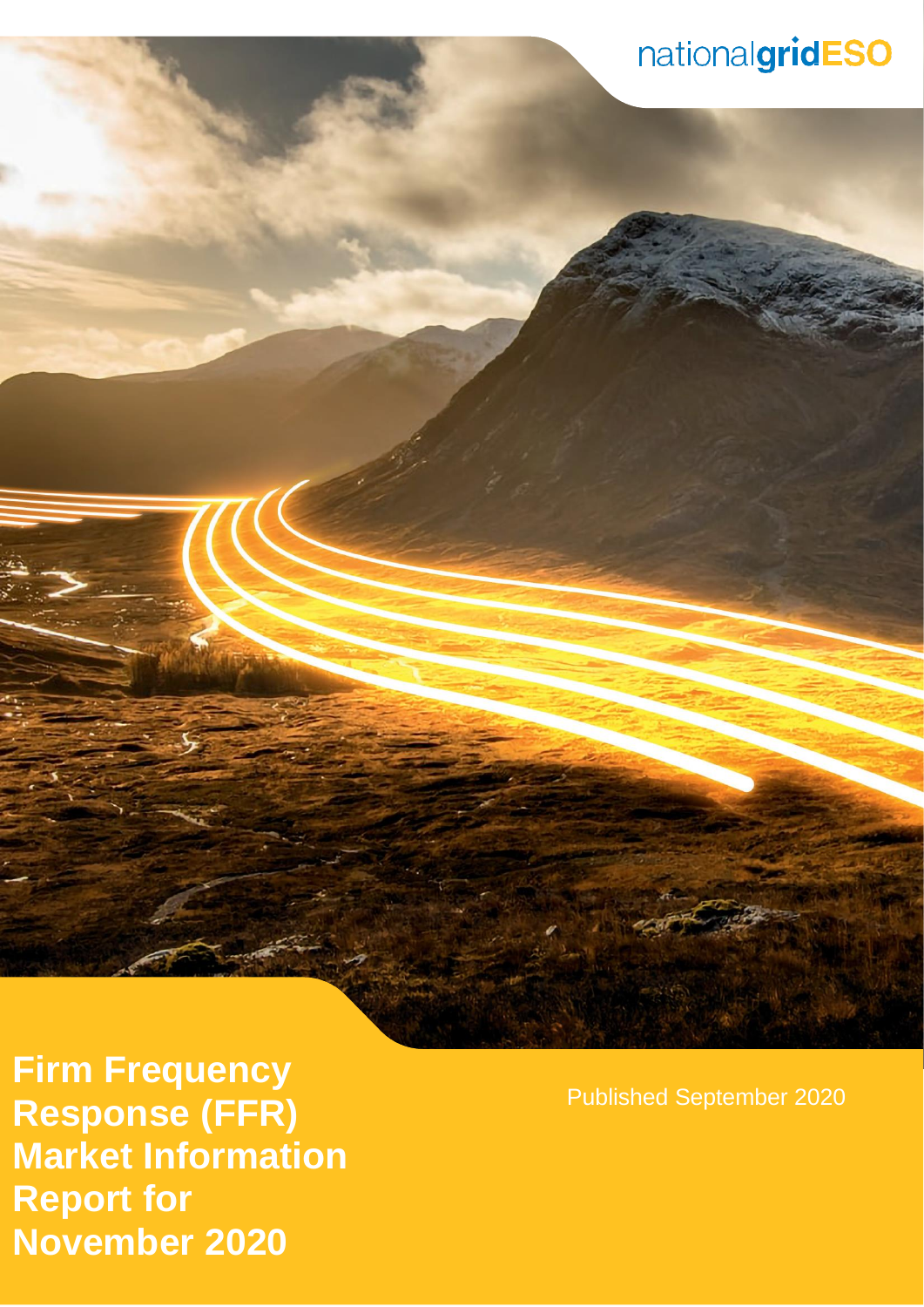## **Key Points**

This Market Information Report is relevant for tenders submitted in October 2020 for delivery in **November 2020.**

Tenders from eligible service providers for Firm Frequency Response should be submitted on **Thursday 1st October 2020** (1 st business day) for all tenders.

National Grid will notify service providers of the outcome of the tender assessment, and preliminary nominations, by Friday 16th **October 2020** (12<sup>th</sup> business day).

#### **From January 2018, non-compliant tenders will be rejected prior to assessment.**

Providers must use the template provided in the Coupa system to tender in for FFR. Use of any other template or submissions via e-mail will not be accepted.

In line with the standardisation outlined in the Product Road Map, procurement of FFR will only take place across the standard 6 EFA blocks. Tenders must therefore only start, and end, at the following times: 2300, 0300 0700 1100 1500 1900. Submitted tenders must have a minimum window availability of 4 hours in line with EFA blocks.

Please note that this is a month ahead only tender. Tenders should therefore be submitted for November 2020 delivery.

The details regarding the dates, times and dial in details for the upcoming FFR Result WebEx can be found [here.](https://www.nationalgrideso.com/sites/eso/files/documents/FFR%20Feedback%20calendar%20TR106%20-%20TR111%20EXT_1.pdf)

Real-time data i.e. demand and frequency data, over the last 60 minutes can now be found on the t section on the National Grid website. a as far back as 2014 can also be accessed for GB data at 1 second resolution.

This Market Information Report provides information to FFR providers on the requirement for the tender (TR 130) for delivery in November 2020.

## **Requirements for October 2020 (TR 130)**

## **Primary Response:**

A dynamic primary requirement exists in all EFA blocks.

## **Secondary Response:**

A dynamic primary requirement exists in all EFA blocks.

Non-dynamic secondary requirement exists in EFA blocks 3, 4 and 6.

## **High Response:**

A dynamic primary requirement exists in all EFA blocks.

A breakdown of the outstanding requirement for this tender round can be found in Appendix 1. A full breakdown of the long-term requirements can be found in Appendix 1 in the Excel file.

## **Market Updates**

## *New Suite of Products*

Please refer to [new Dynamic Containment page](https://www.nationalgrideso.com/industry-information/balancing-services/frequency-response-services/dynamic-containment) for details related to the new suite of products.

The soft launch of new Dynamic Containment is scheduled for this autumn. Thank you for your involvement in the project and responses to consultation that closed yesterday. We shall respond to all questions you raised during this week.

In order to implement the new product suite, and avoid overholding of response volumes, it will be necessary to gradually reduce our long-term procurement of the existing P S H products. We will continue to hold monthly FFR tenders for month ahead volume.

## *Weekly auction*

As promised in the Response and Reserve Roadmap issued in December 2019, we would share with you our initial findings and learnings about the

Auction Trial project in a project [evaluation](https://www.nationalgrideso.com/document/176721/download) report. The evaluation

[report](https://www.nationalgrideso.com/document/176721/download) (produced by ESP Consulting) and the ESO [response letter](https://www.nationalgrideso.com/document/176726/download) are now available.

### *Response BOA and Holding Volume and Cost*

This information is in Appendix 7 of the adjoining excel file.

For further information please contact your account manager or: **Andy Rice** [Andrew.Rice@nationalgrid.com](mailto:Andrew.Rice@nationalgrid.com)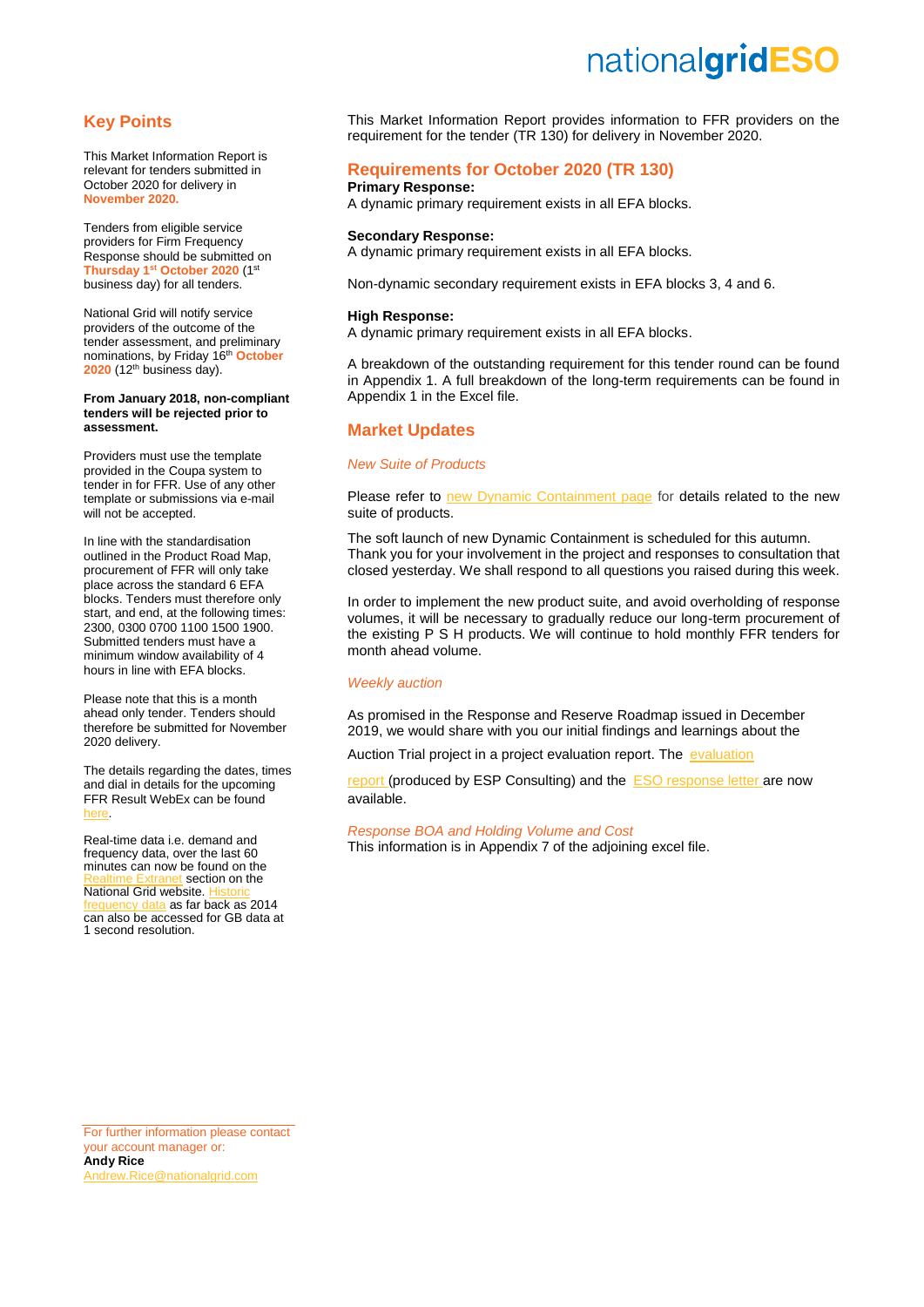### *[FFR service Overview](https://www.nationalgrid.com/sites/default/files/documents/Firm%20Frequency%20Response%20%28FFR%29%20Interactive%20Guidance%20v1%200_0.pdf)*

Firm Frequency Response (FFR) service overview Main Menu of this

### Interactive guidance document

## *[Product Roadmap](https://www.nationalgrid.com/sites/default/files/documents/Product%20Roadmap%20for%20Frequency%20Response%20and%20Reserve.pdf)*



This document sets out the actions to be taken forward for frequency response and reserve.

## **October 2020 FFR Delivery**

**124** active FFR contracts are due to provide FFR in October 2020. These contracts are made up of:

- **112** dynamic contracts
- **12** non-dynamic contracts
- **31** contracts by BMU providers
- **93** contracts by NBMU providers

The chart below displays the number of tenders submitted in the FFR market for the last 12 months by service type.



## **Number of Tenders Per Round**

### **Key messages**

## *Testing*

Providers are required to have successfully passed FFR testing of their asset by the National Grid Generator Compliance Team prior to tendering in for month ahead delivery. If tendering to provide a FFR service starting on 1st November 2020, the unit must have passed testing prior to the tender submission window closing on the 1st business day in October 2020. Tenders that do not meet this requirement will be deemed non-compliant and automatically rejected.

#### *Limiting tenders*

Providers are limited to submitting 3 tenders per unit, per tender period. A tender period is considered to be; month ahead, quarter ahead and per season. All-ornothing bids will be considered as 1 tender submission.

### *EFA Block Procurement*

**For providers wishing to start a tender on the last day of the previous month, these tenders cannot start earlier than 2300 or they will be deemed as non-compliant.**

The minimum requirement across each specific EFA block will determine how much volume will be procured for each of the 6 daily 4 hour blocks.

Any outstanding shape will be satisfied, where necessary, closer to real time by the Electricity National Control Centre.

### *Enhanced Frequency Response (EFR)*

100% of EFR is included in the requirements from July 2018.

#### *Procured Volume*

As system conditions are changing, we have increased the requirement of dynamic frequency response to manage our pre-fault frequency. Our total response requirement remains unchanged. We have monitored the use of MFR to meet the increased requirement for several months and we are confident this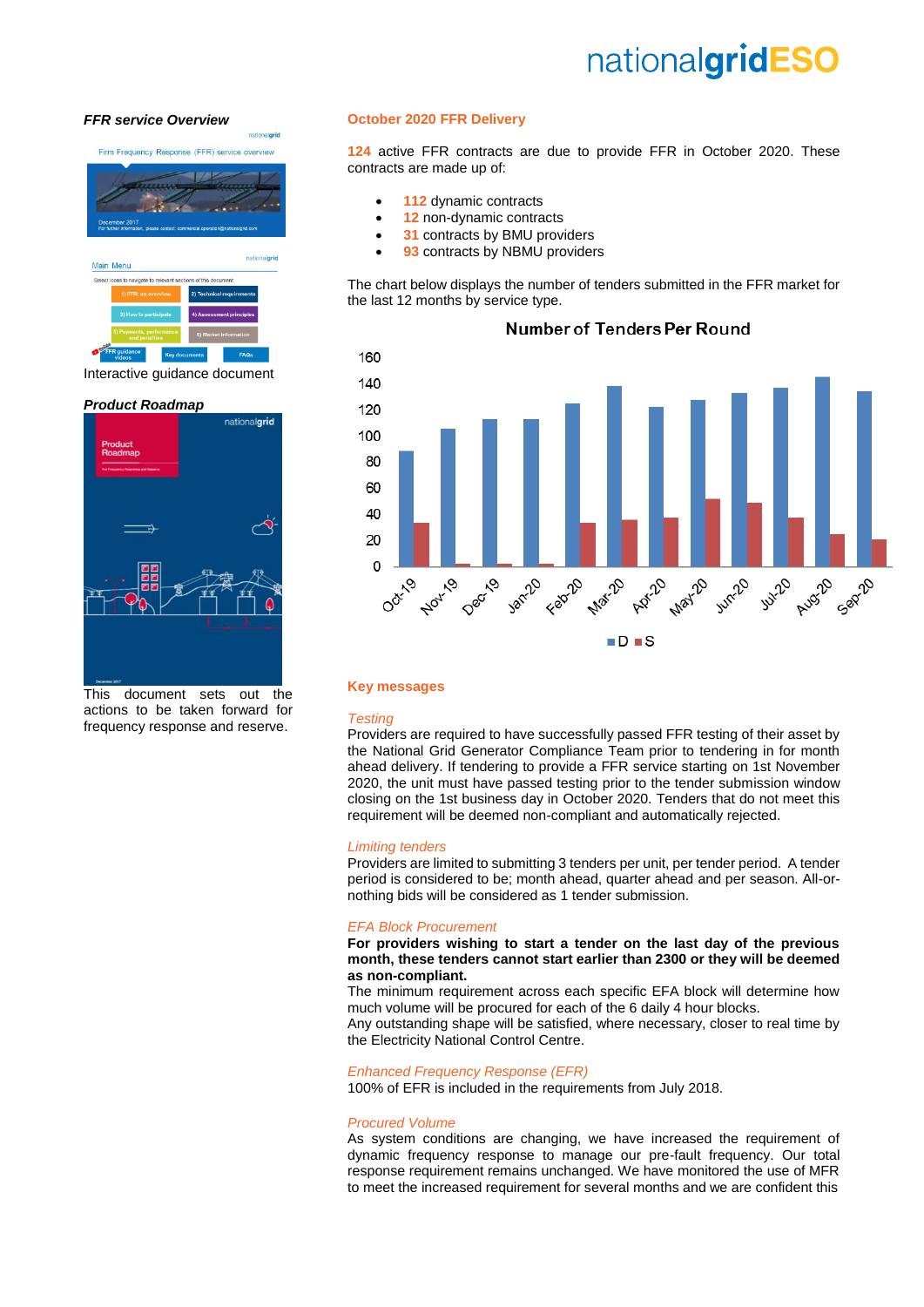The weekly auction trial started on  $28<sup>th</sup>$  November 2019. In order to bring the procurement closer to real time that can reduce barriers to entry, we will procure part of this FFR dynamic volume through the weekly auction. We have moved 100MW of dynamic primary, secondary and high response from FFR monthly into the FFR weekly auction.

When determining which tenders to accept, NGESO will take account of its planned procurement strategy. In general, a measured approach is taken to determine the appropriate volume to procure throughout the duration of the tender

requirement should be released to the FFR market. This was released in TR118 moving procurement to the open tendered market.

#### *Tender rejection codes*

The table below provides guidance as to the reasons why a tender has been rejected. They can be matched against the numbers in the 'Reason Code' section of the Post Tender Report.

| No.            | <b>FFR Reason Code</b>                                  | <b>Comment</b>                                                                                                                                                                                                                                                                                                                                                                                                                                                                                                                                                                                        |
|----------------|---------------------------------------------------------|-------------------------------------------------------------------------------------------------------------------------------------------------------------------------------------------------------------------------------------------------------------------------------------------------------------------------------------------------------------------------------------------------------------------------------------------------------------------------------------------------------------------------------------------------------------------------------------------------------|
| 1              | Beneficial                                              | While the price submitted was considered<br>beneficial, on this occasion this tender was not<br>accepted for one of the following reasons:<br>1.1.<br>The outstanding or desired procurement<br>requirement has already been satisfied by<br>more beneficial tenders<br>1.2.<br>There was no outstanding requirement<br>1.3.<br>The desired volume against the National Grid<br>procurement strategy for future<br>tender<br>months had already been satisfied<br>This tender formed part of an all-or-nothing<br>1.4.<br>group which did not collectively deliver<br>enough benefit to be considered |
| $\overline{2}$ | beneficial<br>Price not<br>tendered<br>across<br>period | The price submitted was too high and did not provide<br>any contract benefit against alternative actions<br>including the mandatory and optional market.                                                                                                                                                                                                                                                                                                                                                                                                                                              |
| 3              | Does not meet tender<br>prerequisites                   | Please refer to the 'Technical Parameters' section<br>using the following link to determine the criteria<br>necessary to participate<br>in the FFR<br>market<br>https://www.nationalgrid.com/uk/electricity/balancing<br>-services/frequency-response-services/firm-<br>frequency-response                                                                                                                                                                                                                                                                                                            |
| 4              | Multiple<br>tenders<br>received for the same<br>unit    | Only the most valuable tender(s) of the total group of<br>submitted tenders was considered.                                                                                                                                                                                                                                                                                                                                                                                                                                                                                                           |
| 5              | desired<br>Beyond<br>procurement volume                 | Tenders submitted contained volume in a period<br>where no procurement volume existed                                                                                                                                                                                                                                                                                                                                                                                                                                                                                                                 |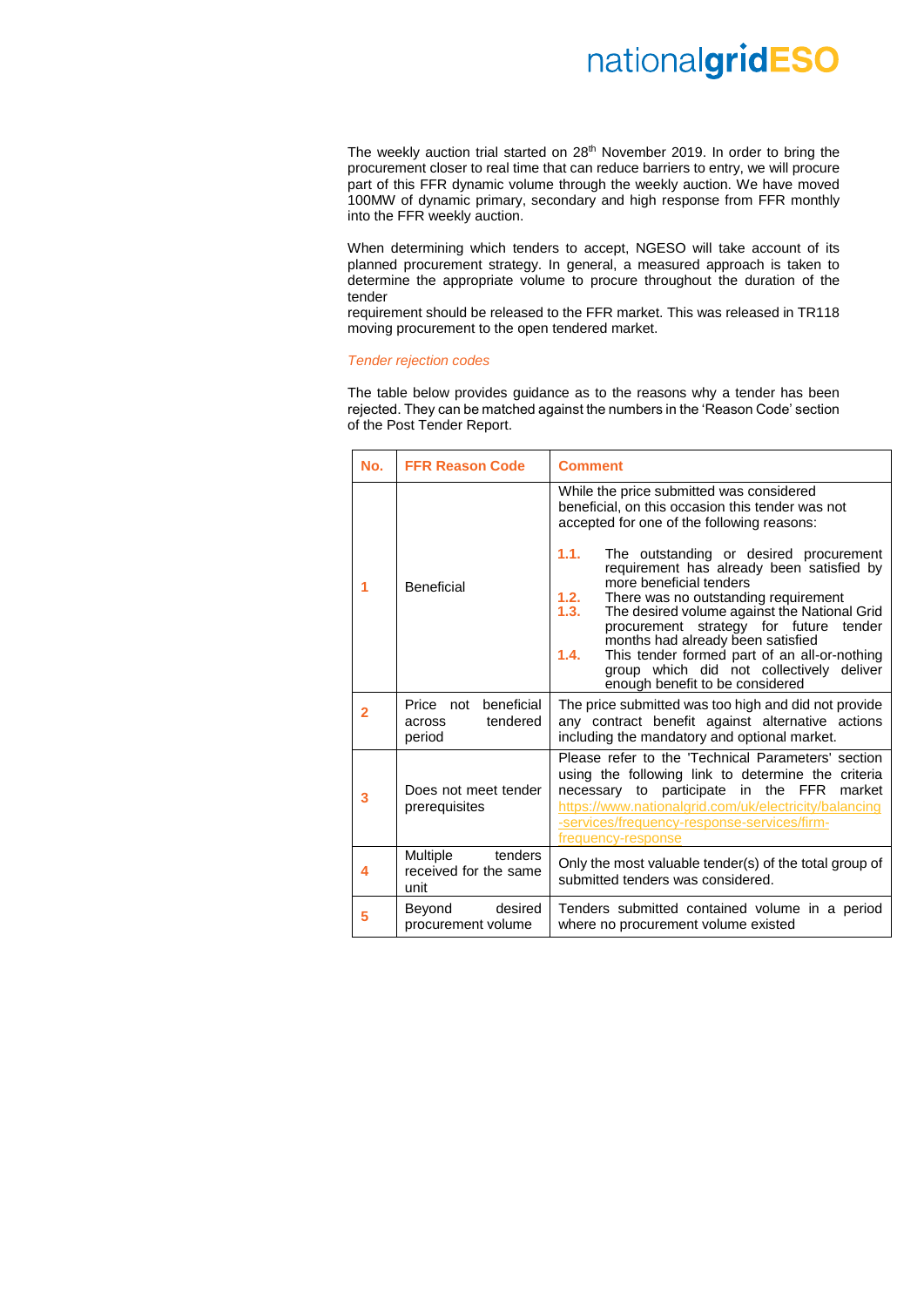## **Appendix 1:**

A breakdown of the outstanding month ahead requirement for this tender round.

## **Dynamic FFR requirements for TR 130**

| <b>EFA Block</b> | <b>Dynamic Response Required (MW)</b> |                  |     |  |
|------------------|---------------------------------------|------------------|-----|--|
|                  | Primary                               | <b>Secondary</b> |     |  |
|                  | 362                                   | 362              | 362 |  |
|                  | 362                                   | 362              | 362 |  |
|                  | 450                                   | 450              | 450 |  |
|                  | 450                                   | 450              | 450 |  |
| 5                | 450                                   | 450              | 450 |  |
|                  | 450                                   | 450              | 450 |  |

**Non-Dynamic FFR requirements for TR 130** 

| <b>EFA Block</b> | <b>Dynamic or Non-Dynamic</b><br><b>Response Required (MW)</b> |                  |      |  |  |
|------------------|----------------------------------------------------------------|------------------|------|--|--|
|                  | <b>Primary</b>                                                 | <b>Secondary</b> | Hiah |  |  |
|                  |                                                                |                  |      |  |  |
|                  |                                                                |                  |      |  |  |
|                  |                                                                | 18               |      |  |  |
|                  |                                                                | 1 (              |      |  |  |
|                  |                                                                |                  |      |  |  |
|                  |                                                                |                  |      |  |  |